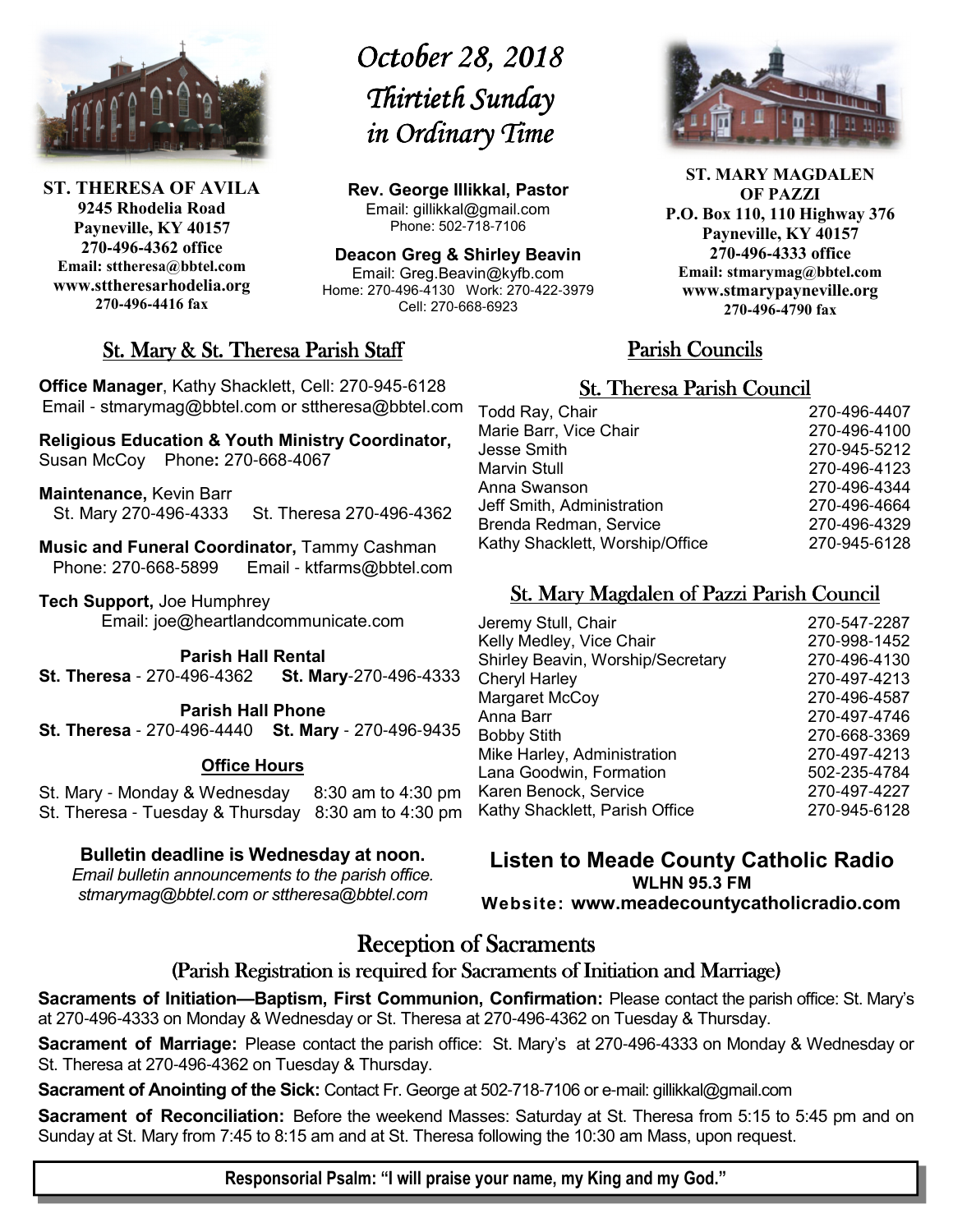### **Ministers for November 4 at St. Mary**

**Lectors**

**Sun 8:30 am** Aaron Pierce & Lorraine Yokie

#### **Eucharistic Ministers**

**Sun 8:30 am** Kevin Barr, Teri Pierce, Mike & Cheryl Harley

**Altar Servers**

**Sun 8:30 am** Allie & Grace Mattingly

**Gift Bearers**

**Sun 8:30 am** Children's Church

#### **Fatima Statue**

**October 28 -** David & Ruth Fackler

**November 4 -** Lois & Kenny Fackler

#### **1st Friday Bingo November 2, 2018**

**Manager:** Juanita Hall **Workers:** Darlene Livers, Warren Shiroma, Andrew Goins, volunteers needed to work concessions.

**Bingo Workers Needed:** Can you make change & cook hot dogs? We are in need of someone to work in the kitchen at bingo the first Friday of each month. Help is also needed in other areas at the Friday night bingo. If you can help, come early and talk to the bingo manager. Doors open at 6:00 p.m.



### Weekend Mass Schedule

**Saturday, 6:00 pm at St. Theresa** (July through December) 6:00 pm at St. Mary (January through June)

**Sunday, 8:30 am at St. Mary Sunday, 10:30 am at St. Theresa**

#### **Ministers for November 3 & 4 at St. Theresa**

**Lectors Sat 6:00 pm** David Morgan **Sun 10:30 am** Karen Greco & Marie Barr

#### **Eucharistic Ministers**

**Sat 6:00 pm** Pat Barr & volunteer **Sun 10:30 am** David Barr & Hurschel Hardesty

**Homebound Minister**

David Barr

**Altar Servers Sat 6:00 pm** Volunteers needed **Sun 10:30 am** Savannah & Bryce Clemons

#### **Fatima Statue**



**October 28** - John & Kathy Shacklett

**November 4** - John & Kathy Shacklett

If you would like to have the Fatima Statue in your home, please sign up on sheet in the vestibule for any dates remaining in 2018.

# **St. Mary Magdalen of Pazzi Church Mass Intentions for the Week**

| Monday<br>Wednesday 6:30 pm | $8:30$ am | Lawrence, Joe & Bernadette Pike +<br>Loreda & Aloysius Pike + |
|-----------------------------|-----------|---------------------------------------------------------------|
| Thursday                    | $7:00$ pm | Tom & Earle McCoy & Shirley Brown +                           |
| Friday                      | $8:30$ am | Verna Mae Clarkson +                                          |
| <b>Sunday</b>               | $8:30$ am | Francis R. Mattingly +                                        |

# **St. Theresa Church Mass Intentions for the Week**

| Tuesday  | 8:30 am           | Donnie Elder +                      |
|----------|-------------------|-------------------------------------|
| Thursday | $8:30$ am         | St. Theresa & St. Mary Parishioners |
| Saturday | $6:00 \text{ pm}$ | St. Theresa & St. Mary Parishioners |
| Sunday   | $10:30$ am        | Harold, Verna & Stephen Vessels +   |

# Stewardship of Treasure

| St. Mary Weekly goal                   | 2,700.00 |
|----------------------------------------|----------|
| <b>October 21st collection</b>         | 2,076.59 |
| OVER/ <b>UNDER</b> minimum weekly goal | 623.41   |
| The Record                             | 8.00     |
| <b>St. Theresa Weekly Goal</b>         | 2,500.00 |
| <b>October 21st collection</b>         | 2,124.69 |
| OVER/ <b>UNDER</b> minimum weekly goal | 375.31   |
|                                        |          |

*Thank you for your stewardship sacrifice… it IS appreciated!*

# What's Happening this Week

**Sunday, October 28th** *12:00 to 3:00 p.m. St. Theresa Community Fall Festival in Meade*-*Breck/Matt Pike Memorial Gym*

#### **Monday, October 29th**

*9am*-*1pm & 5*-*9 pm Eucharistic Adoration at St. Mary*

**Wednesday, October 31st** *5:00 to 8:00 p.m. Trunk or Treat at St. Mary 6:30 p.m. All Saint's Vigil Mass at St. Mary*

**Thursday, November 1st** *8:30 a.m. All Saint's Mass at St. Theresa 7:00 p.m. All Saint's Mass at St. Mary* - *Religious Ed. students should come dressed as a saint.* 

**Friday, November 2nd** *8:30 am All Souls Day Mass at St. Mary 7:00 pm St. Mary Bingo in St. Mary Hall* 

**Saturday, November 3rd** *7:30 am Men's Prayer Group in St. Mary Gathering Space*

**Sunday, November 4th** *12:00 to 3:00 p.m. St. Mary Turkey Feast in St. Mary Hall* 

# Priesthood Sunday

 Today we celebrate Priesthood Sunday! A big THANK YOU to our own pastor, Rev. George *for your Phicky Ministry* Illikkal and to all priest who have answered God's call, endured great sacrifice and given that extra measure to bring each of us closer to Christ. Thank



you, Father George and all priests, you are very much appreciated!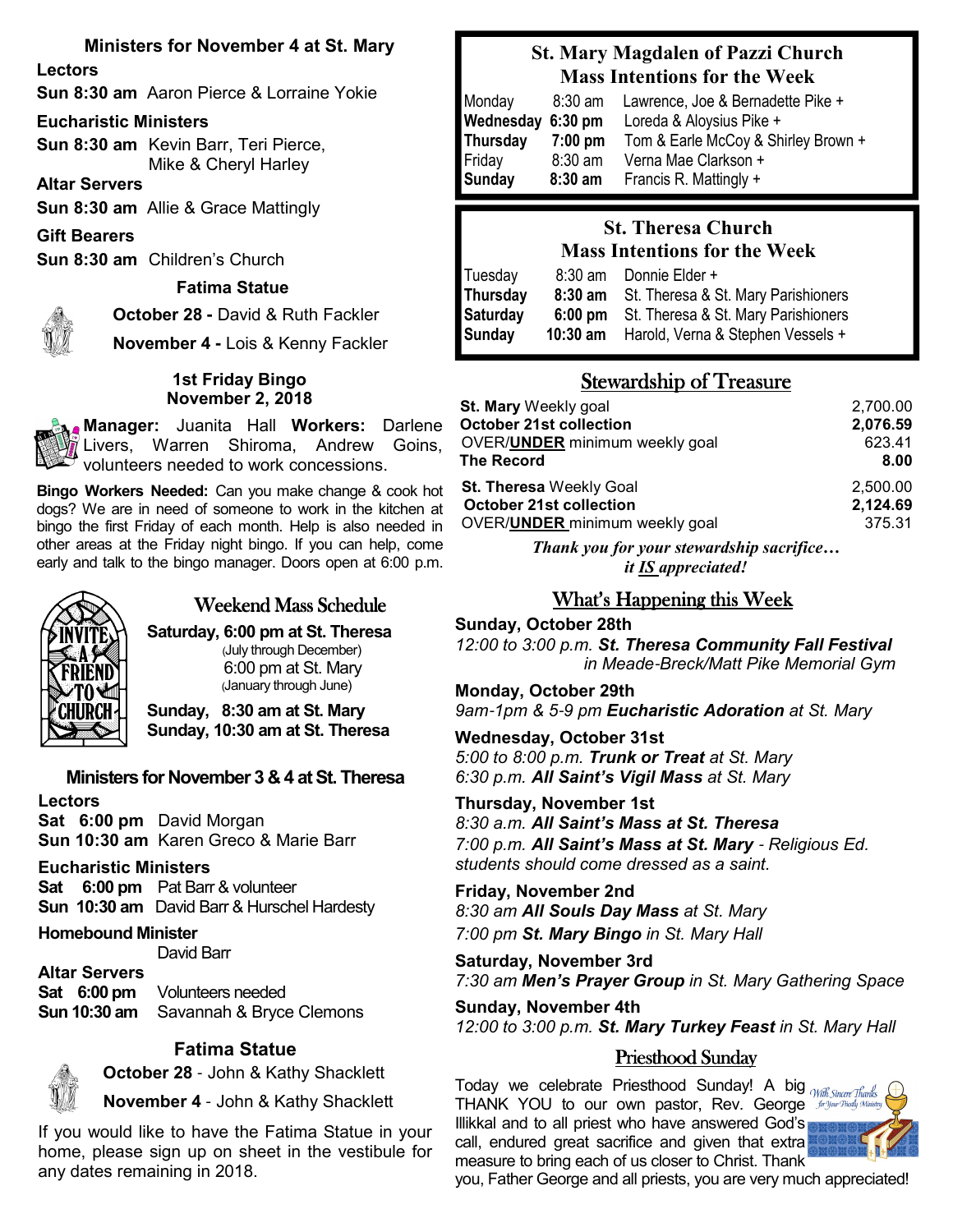# Meade-Breck Right to Life

Members of Meade-Breck Right to Life will be available after Mass today to invite you to join or renew your membership to Meade-Breck Right to Life, Inc. Your membership will help us are \$15 for an individual, or \$20 for a family. Your \$15 or \$20 continue the work of being a voice for the voiceless. Thank Household Booth & more! you for your support!



# *Abortion stops a beating heart!*

#### **St. Theresa Community Fall Festival**

<u>...</u><br>Festival

Please join us today for the St. Theresa Community Fall Festival. A delicious turkey dinner will be served from noon to 3:00 p.m. in the Meade-Breck Center/Matt Pike Memorial Gym. Adult

dinners and carry-outs are \$10 and Children's dinners are \$5. Booths and games for all ages!! Proceeds are divided between St. Theresa Church, the Meade-Breck Center & the Rhodelia Fire Dept.

#### **Congratulations**

Congratulations to **Mary Katherine Ciesielski and Carlos Alfredo Romero** who were united in the Sacrament of Matrimony on Saturday, October 20th, Sacrament of at St. Theresa.

Congratulations to **Elle Nichole and Josie Louise Wells**, daughters of Danyell and Fred Wells, Jr. who received the Sacrament of Baptism at St. Theresa on Sunday, October 21st.



#### Trunk or Treat



The Youth Group will have Trunk or Treat at St. Mary from 5:00 to 8:00 p.m. on Halloween Night. If you would like to help support our youth by donating a bag of candy, it is very

much appreciated. Please make sure all candies are individually wrapped. You can leave your candy donations in the Gathering Space or bring them to the parish office. Youth and adult volunteers are needed to pass out the candy.

# All Saint's Day

Thursday, November 1st, is **All Saints' Day,** *a holy day of obligation*. All Saint's Vigil Mass will be at 6:30 p.m. on Wednesday, October 31st at St. Mary and All Saint's Day Masses on Thursday will be at 8:30 a.m. at St. Theresa and at 7:00 p.m. at St. Mary. This will be a Religious Ed. Night, students should come dressed as a saint and know a little about their saint.

# All Souls' Day

**All Souls' Day Mass** will be at 8:30 a.m. on Friday, November 2nd at St. Mary.

#### Meade County Clothes Closet

St. Mary and St. Theresa volunteers are asked to work at the Meade County Clothes Closet the week of November 5—10, 2018. If you would be interested in helping that week, please call Darlene Livers at 270-496-4571.

# **St. Mary Turkey Feast**



**St. Mary Turkey Feast is Sunday, November 4.** A delicious turkey dinner will be

to continue spreading the pro-life message. Membership dues adult dinners & carry-outs and \$5 for children's dinners. There per year membership goes a long way in helping Right to Life Groceries Raffle (donations needed), Cake Wheel, served from noon to 3:00 p.m. Cost is \$10 for will be Capital Prize Raffle (\$500 & Nativity Set) & Barrel of

**Each family is asked to donate:**

**\*3 or more desserts** (pies, cakes, etc.)

**\*5 pounds peeled potatoes** left whole. Please bring on Saturday or before 8:00 a.m. on Sunday.

**\*1 cake** (wrapped in clear plastic & labeled for cake wheel) **\*Items for the Household Booth** 

**\*Non-perishable Groceries Items and canned goods for the Barrel of Groceries** - please check expiration date. **\*Items for Silent Auction** - any value

Please pick up and sell your raffle tickets. If you can, please turn them in at the parish office prior to the festival.

### Parish Councils

**St. Mary Parish Council** - Congratulations to **Diane Rogers**, **Edd Pike** and **Ron Rice** who were selected as the newest members of St. Mary Parish Council. St. Mary's next Parish Council Meeting is on Monday, November 5th at 7:00 p.m. in St. Mary Parish Hall

**St. Theresa Parish Council** - Congratulations to **Denise Hunt**  and **Elaine Miller** who were selected as the newest members of St. Theresa Parish Council. St. Theresa's next Parish Council Meeting is on Monday, November 12th at 7:00 p.m. at St. Theresa Parish Hall.

#### **Blood Mobile**

The Red Cross Blood Mobile will be at St. Mary Parish Hall on Tuesday, November 6th, from 3:00 to 7:00 p.m. Please give the gift of life!

# Church Cleaners for November

**St. Mary** - Bonnie Fackler, Alene Clark, Patsy Ray, Brenda Knott **St. Theresa** - Denise Hunt, Cathy Mattingly, Savannah & Bryce **Clemons** 

#### 2018 Catholic Services Appeal



Thanks to those who have already responded with a gift to the 2018 Catholic Services Appeal. There is still plenty of time to respond with a gift. In addition,

donors unable to participate in last year's appeal have a special opportunity for their gifts to be doubled through an anonymous donor's matching fund. To learn more on the work of the Archdiocese of Louisville or to make a gift securely online, visit www.ArchLou.org/CSA. As of October 18th our parishes have donated in gifts and pledges:

> **St. Mary - \$2,115 of our \$17,800 goal (12%) Participation goal - 16 of 59 families (27%)**

**St. Theresa - \$2,930 of our \$11,500 goal (25%) Participation goal - 9 of 39 families (23%)**